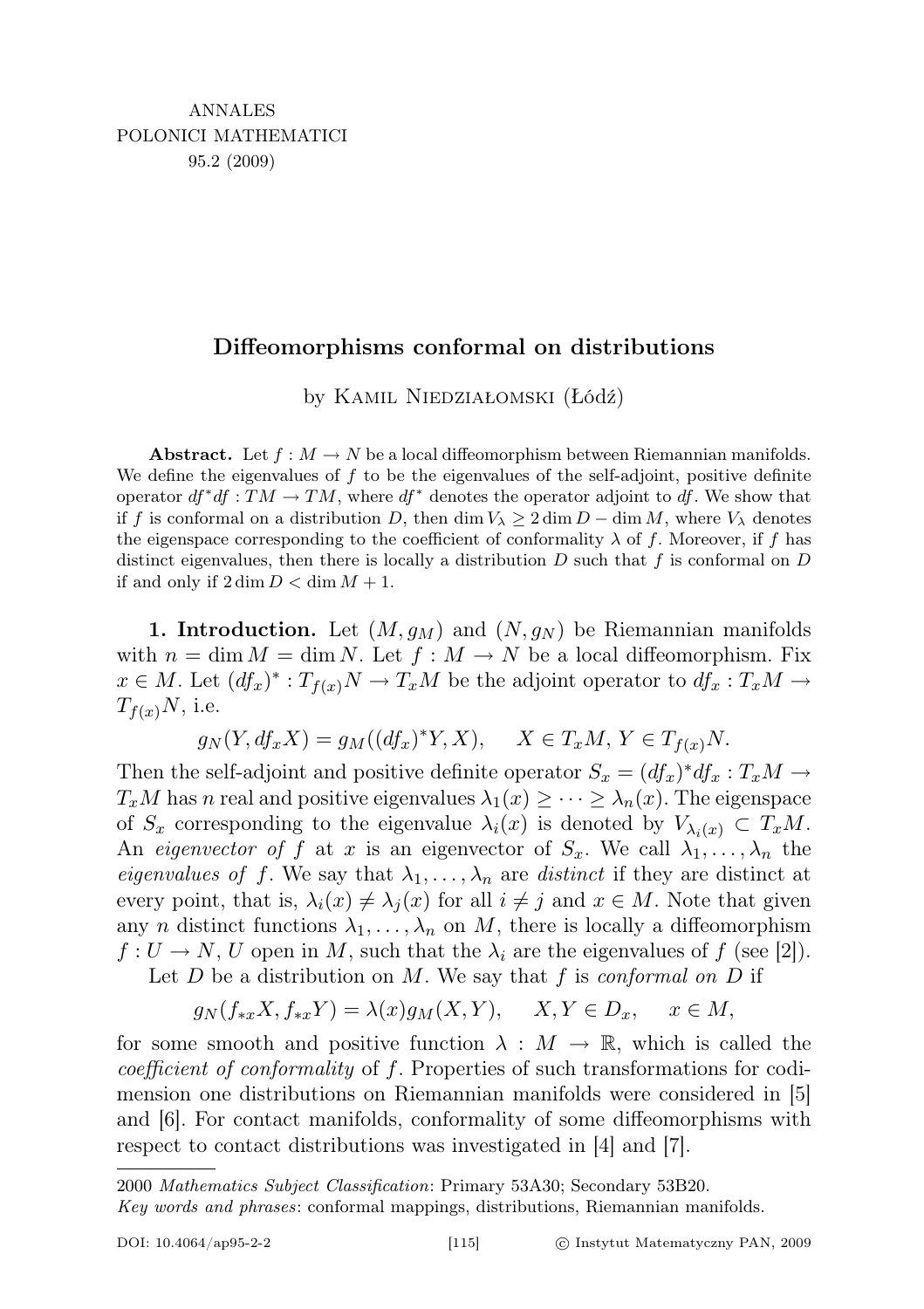Given a diffeomorphism  $f : M \to N$  between Riemannian manifolds, one may ask if there is a distribution  $D$  on  $M$  such that  $f$  is conformal on  $D$ . Moreover, integrability of  $D$  is of interest. In [3] the author investigated the case when M and N are open subsets of Euclidean space  $\mathbb{R}^3$ . Then, if f has three everywhere distinct eigenvalues, there are locally exactly two smooth 2-dimensional distributions  $D_1, D_2$  such that f is conformal on each of them. The integrability condition leads to a second order nonlinear equation. It turns out that integrability of one of these distributions does not imply integrability of the other.

In dimensions higher than three the situation is much more complicated. However, we are able to state some local criteria both for existence and nonexistence of diffeomorphisms conformal on distributions.

We have the following results. Let  $f : M \to N$  be a local diffeomorphism. Assume that  $f$  has everywhere distinct eigenvalues. Then there is locally a k-dimensional distribution D such that f is conformal on D if and only if  $k \leq (\dim M + 1)/2$  (Theorem 3.3). For nonexistence the assumption that f has distinct eigenvalues can be relaxed. Namely, if  $\lambda_l > \lambda_{l+1}$  or  $\lambda_{l+1} > \lambda_{l+2}$  for dim  $M = 2l + 1$  and  $\lambda_l > \lambda_{l+1}$  for dim  $M = 2l$ , then for  $k > (\dim M + 1)/2$  there is no k-dimensional distribution D such that f is conformal on  $D$  (Theorem 3.2). Thus if a diffeomorphism  $f$  is conformal on a distribution D and dim  $D > (\dim M + 1)/2$ , then f cannot have distinct eigenvalues. A stronger result is valid: dim  $V_{\lambda} \geq 2 \dim D - \dim M$ , where  $V_{\lambda}$  is the eigenspace of f corresponding to the coefficient of conformality  $\lambda$ (Theorem 3.4).

Throughout this paper all manifolds, maps and distributions are assumed to be smooth.

2. Geometric lemmas. In this section we prove some geometric results about ellipsoids. By an *ellipsoid*  $E$  in  $\mathbb{R}^n$  we mean a set

$$
E = \{x \in \mathbb{R}^n : \langle Py, y \rangle = 1\},\
$$

where  $\langle \cdot, \cdot \rangle$  denotes the standard inner product and P is a positive definite symmetric  $n \times n$  matrix. Let  $\lambda_1 \geq \cdots \geq \lambda_n > 0$  be the eigenvalues of P. Put  $\mu_i = 1/\sqrt{\lambda_i}$ . Let  $V_\lambda$  denote the eigenspace corresponding to the eigenvalue  $\lambda$ . If P has distinct eigenvalues, then the eigenspaces are 1-dimensional and  $\mu_i$ are the lengths of the semi-principal axes of E.

We have the following lemma, generalizing a result from [1, p. 194].

LEMMA 2.1. Let E be an ellipsoid in  $\mathbb{R}^{2l+1}$ .

(1) For any  $k \leq l+1$  there is a k-dimensional subspace intersecting E along a sphere.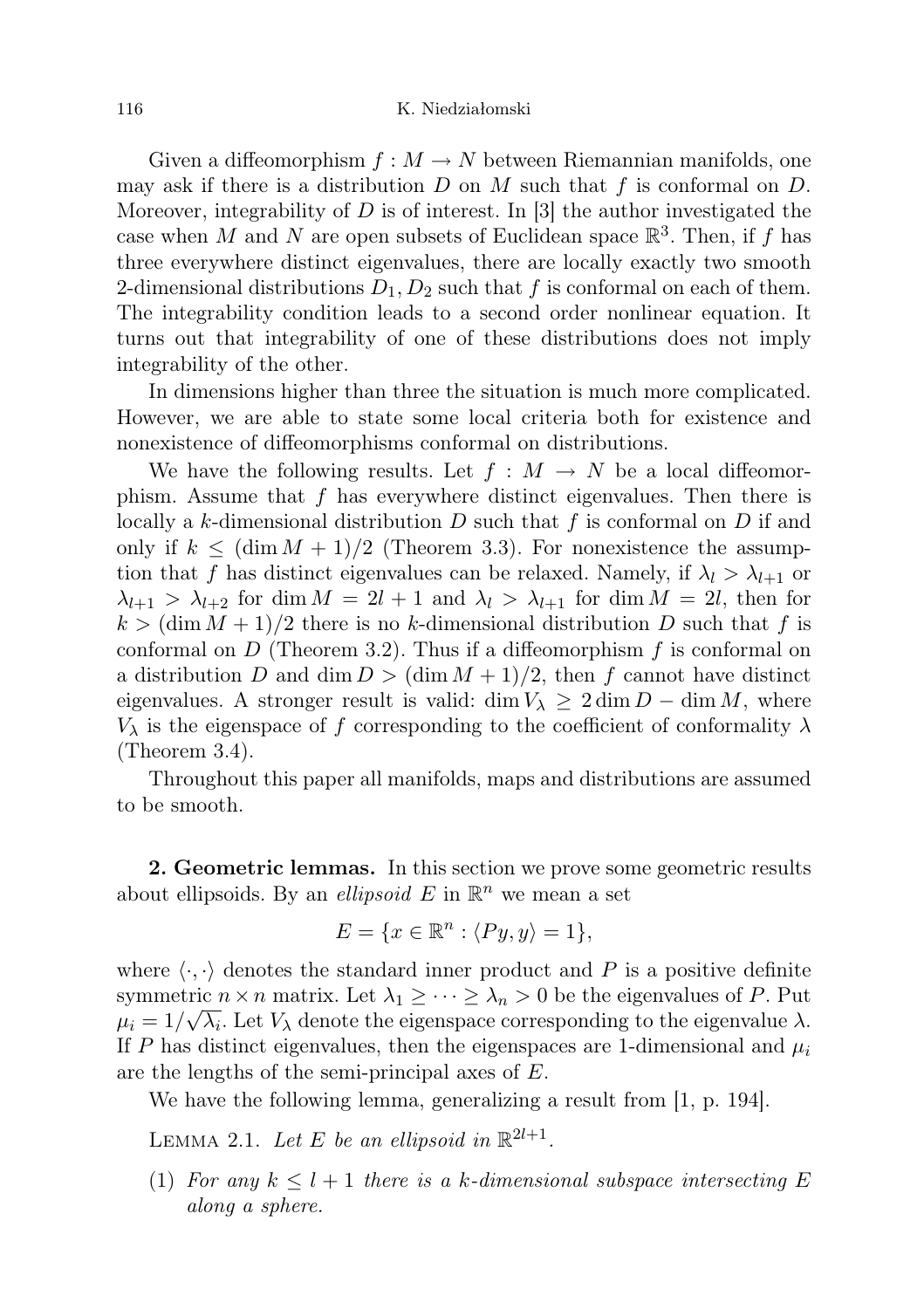- (2) If  $\lambda_l > \lambda_{l+1}$  or  $\lambda_{l+1} > \lambda_{l+2}$ , then
	- (i) every  $(l+1)$ -dimensional subspace intersecting E along a sphere contains the eigenspace  $V_{\lambda_{l+1}}$ ,
	- (ii) there is no  $k$ -dimensional subspace intersecting  $E$  along a sphere for any  $k > l + 1$ .

*Proof.* Let P be the matrix representing the ellipsoid E and let  $\alpha_1, \ldots$  $\ldots, \alpha_{2l+1}$  be an orthonormal basis in  $\mathbb{R}^{2l+1}$  consisting of eigenvectors of P corresponding to the eigenvalues  $\lambda_1 \geq \cdots \geq \lambda_{2l+1}$  respectively. For  $x \in \mathbb{R}^{2l+1}$ let  $(x_1, \ldots, x_{2l+1})$  denote its coordinates in this basis,  $x = \sum_i x_i \alpha_i$ .

If in the sequence  $\lambda_1 \geq \cdots \geq \lambda_{2l+1}$  there are l consecutive equalities then there is an  $(l + 1)$ -dimensional (and hence k-dimensional for  $k \leq l + 1$ ) subspace intersecting E along a sphere. Therefore, we may assume that  $\lambda_i$  $\lambda_{i+1}$  and  $\lambda_j > \lambda_{j+1}$  for some  $i, j = 1, \ldots, 2l$  such that  $j - i < l + 1$  and  $i < l + 1 \leq j.$ 

Consider the following subsets of  $\{1, \ldots, 2l+1\}$ :

$$
A_1 = \{1, \ldots, i\}, \quad A_2 = \{i+1, \ldots, l\}, \quad A_3 = \{l+2, \ldots, j\},
$$
  

$$
A_4 = \{j+1, \ldots, l+j-i\}, \quad A_5 = \{l+j-i+1, \ldots, 2l+1\}.
$$

Then  $\sharp A_1 = \sharp (A_3 \cup A_5) = i$  and  $\sharp A_2 = \sharp A_4 = l - i$ , where  $\sharp A$  denotes the number of elements of A. Put

$$
D_0: \quad \begin{cases} \sqrt{\lambda_k - \lambda_{l+1}} \, x_k = \sqrt{\lambda_{l+1} - \lambda_{m_k}} \, x_{m_k}, & k = 1, \dots, i, \\ \sqrt{\lambda_{l+1} - \lambda_{p_k}} \, x_{p_k} = \sqrt{\lambda_{n_k} - \lambda_{l+1}} \, x_{n_k}, & k = 1, \dots, l - i. \end{cases}
$$

where  ${m_k}_{k=1,\dots,i} = A_3 \cup A_5, {n_k}_{k=1,\dots,l-i} = A_2$  and  ${p_k}_{k=1,\dots,l-i} = A_4$ . Since all the coefficients on the left hand sides are nonzero,  $D_0$  is an  $(l+1)$ dimensional subspace in  $\mathbb{R}^{2l+1}$ .

We will show that  $D_0$  intersects E along a sphere of radius  $\mu_{l+1}$ . Since  $E$  is given by

(1) 
$$
\lambda_1 x_1^2 + \dots + \lambda_{2l+1} x_{2l+1}^2 = 1,
$$

 $x \in E$  satisfies

$$
-\lambda_{l+1}(x_1^2 + \ldots + x_{2l+1}^2) = (\lambda_1 - \lambda_{l+1})x_1^2 + \cdots + (\lambda_l - \lambda_{l+1})x_l^2
$$
  
+  $(\lambda_{l+2} - \lambda_{l+1})x_{l+2}^2 + \cdots + (\lambda_{2l+1} - \lambda_{l+1})x_{2l+1}^2 - 1.$ 

Thus we only need to show that for every  $x \in D_0 \cap E$ ,

(2) 
$$
(\lambda_1 - \lambda_{l+1})x_1^2 + \dots + (\lambda_l - \lambda_{l+1})x_l^2 + (\lambda_{l+2} - \lambda_{l+1})x_{l+2}^2 + \dots + (\lambda_{2l+1} - \lambda_{l+1})x_{2l+1}^2 = 0.
$$

This follows from the definition of  $D_0$ . Therefore  $D_0$  intersects E along a sphere of radius  $\mu_{l+1}$ . Moreover, for any  $k < l+1$ , a k-dimensional subspace of  $D_0$  cuts E along a sphere.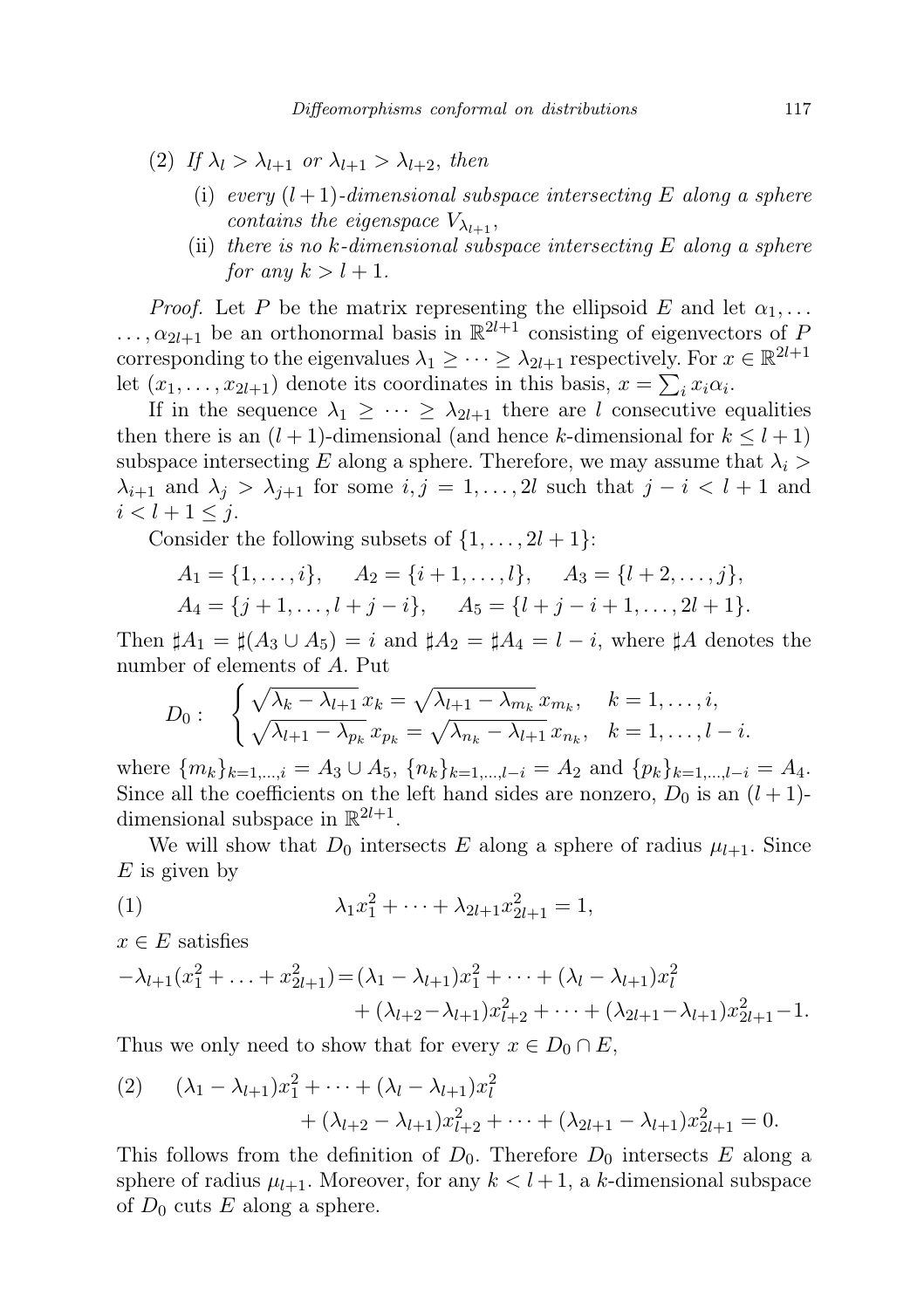Assume now that  $\lambda_l > \lambda_{l+1}$  or  $\lambda_{l+1} > \lambda_{l+2}$ . Let D be an  $(l+1)$ dimensional subspace cutting E along a sphere of radius  $\mu_{l+1}$ . We will show that D contains  $V_{\lambda_{l+1}}$ . We have

(3) 
$$
D: \begin{cases} c_{1,1}x_1 + \cdots + c_{1,2l+1}x_{2l+1} = 0, \\ \cdots \\ c_{l,1}x_1 + \cdots + c_{l,2l+1}x_{2l+1} = 0, \end{cases}
$$

for some  $c_{i,j}$ . Since D cuts E along a sphere of radius  $\mu_{l+1}$ , points in  $E \cap D$ solve (1) and  $\lambda_{l+1}x_1^2 + \cdots + \lambda_{l+1}x_{2l+1}^2 = 1$ . In addition, if x satisfies (2), so does tx for any  $t \in \mathbb{R}$ . Thus we see that if  $x \in D$ , then x satisfies (2). Put

$$
C = \begin{bmatrix} c_{1,1} & \cdots & c_{1,l} \\ \vdots & \ddots & \vdots \\ c_{l,1} & \cdots & c_{l,l} \end{bmatrix}, \quad \widetilde{C} = \begin{bmatrix} c_{1,l+2} & \cdots & c_{1,2l+1} \\ \vdots & \ddots & \vdots \\ c_{l,l+2} & \cdots & c_{l,2l+1} \end{bmatrix}
$$

.

Suppose det  $C = \det \widetilde{C} = 0$ . Consider first the condition  $\det C = 0$ . Then rank  $C < l$ , so  $\dim(D \cap \text{Lin}(\alpha_1, \ldots, \alpha_l)) \geq 1$ . Moreover,  $D \cap \text{Lin}(\alpha_1, \ldots, \alpha_l)$ cuts an ellipsoid  $E \cap \text{Lin}(\alpha_1, \ldots, \alpha_l)$  along a sphere of radius not greater than  $\mu_l$ . Since D intersects E along a sphere of radius  $\mu_{l+1}$ , we get  $\mu_l = \mu_{l+1}$ . Thus  $\lambda_l = \lambda_{l+1}$ . Similarly det  $\tilde{C} = 0$  implies  $\lambda_{l+1} = \lambda_{l+2}$ . Thus  $\lambda_l = \lambda_{l+1} = \lambda_{l+2}$ , which is impossible. Therefore, without loss of generality, we may assume that  $\lambda_l > \lambda_{l+1}$  and det  $C \neq 0$ . Thus we can write (3) in the form

(3') 
$$
D: \begin{cases} x_1 = a_{1,l+1}x_{l+1} + a_{1,l+2}x_{l+2} + \cdots + a_{1,2l+1}x_{2l+1}, \\ \cdots \\ x_l = a_{l,l+1}x_{l+1} + a_{l,l+2}x_{l+2} + \cdots + a_{l,2l+1}x_{2l+1}, \end{cases}
$$

for some  $a_{i,j}$ . Moreover,  $V_{\lambda_{l+1}} = \text{Lin}(\alpha_{l+1}, \ldots, \alpha_p)$  for some  $p \geq l+1$ . Thus (2) becomes

(2') 
$$
(\lambda_1 - \lambda_{l+1})x_1^2 + \dots + (\lambda_l - \lambda_{l+1})x_l^2 + (\lambda_{p+1} - \lambda_{l+1})x_{p+1}^2 + \dots + (\lambda_{2l+1} - \lambda_{l+1})x_{2l+1}^2 = 0.
$$

Substituting (3') to (2') we find that the coefficient of  $x_i^2$ ,  $l + 1 \le i \le p$ , equals  $a_{1,i}^2(\lambda_1 - \lambda_{l+1}) + \cdots + a_{l,i}^2(\lambda_l - \lambda_{l+1}).$ 

On the other hand, it must be equal to zero (by taking  $x_{l+1} = \cdots = x_{i-1} =$  $x_{i+1} = x_{2l+1} = 0$  and  $x_i = 1$ ). Therefore  $a_{j,i} = 0$  for  $j = 1, ..., l$  and  $i = l + 1, \ldots, p$ . We get

$$
D: \begin{cases} x_1 = a_{1,p+1}x_{p+1} + \dots + a_{1,2l+1}x_{2l+1}, \\ \dots \\ x_l = a_{l,p+1}x_{p+1} + \dots + a_{l,2l+1}x_{2l+1}, \end{cases}
$$

so D contains  $V_{\lambda_{l+1}}$ .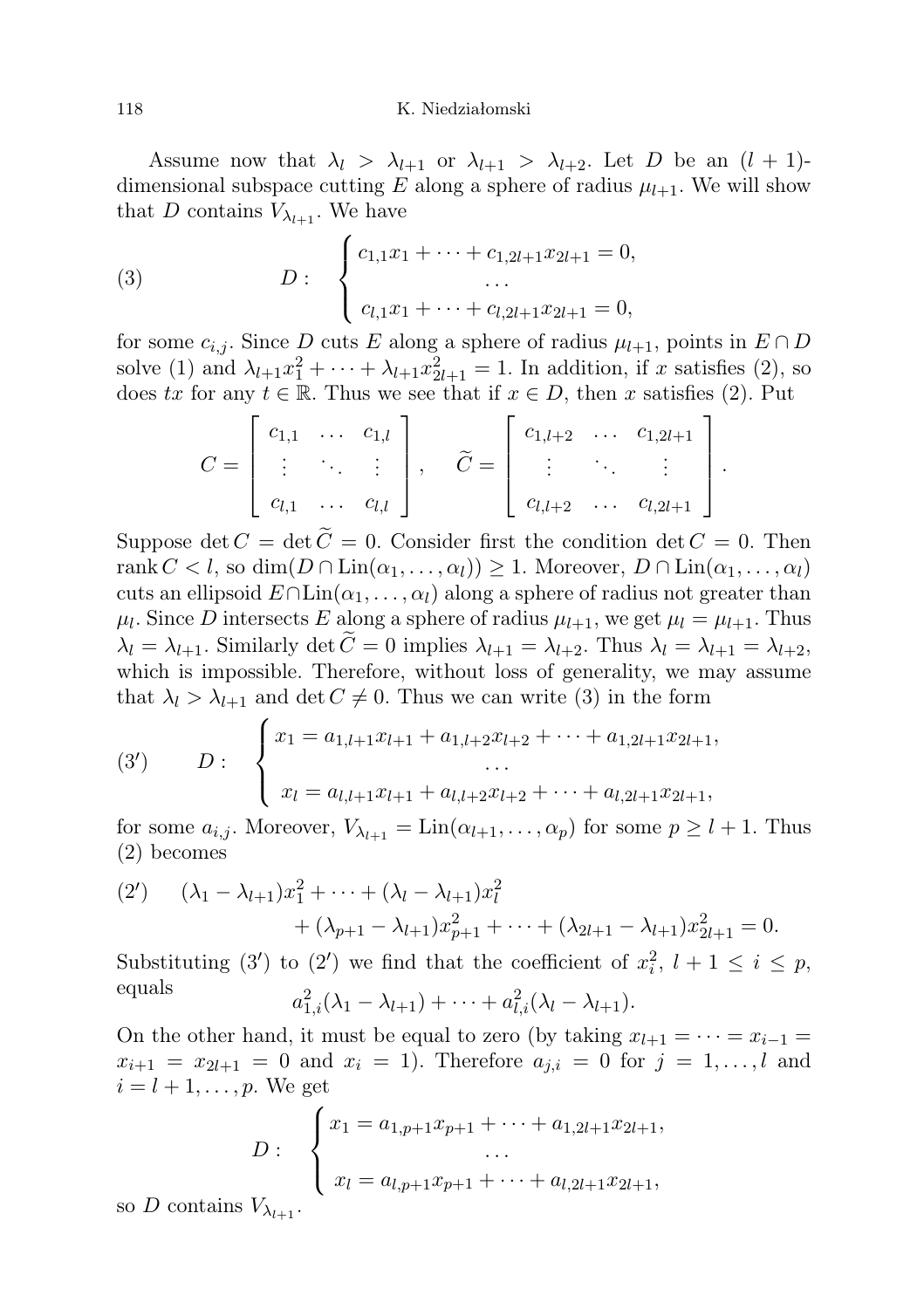Suppose now that there is an  $(l + 1)$ -dimensional subspace  $D'$  which does not contain  $V_{\lambda_{l+1}}$  and intersects E along a sphere. Then, by the above, the radius of this sphere is  $\mu \neq \mu_{l+1}$ . Since  $\dim(D \cap D') \geq 1$ , we can choose a 1-dimensional subspace  $l \subset D \cap D'$ . It intersects E in four points, two with norm  $\mu$  and two with norm  $\mu_{l+1}$ . This is impossible.

We only need to show that there is no  $k$ -dimensional subspace intersecting E along a sphere if  $k > l + 1$  (still with the assumption  $\lambda_l > \lambda_{l+1}$  or  $\lambda_{l+1} >$  $\lambda_{l+2}$ ). Suppose such a subspace D exists. Without loss of generality we may assume that  $\lambda_l > \lambda_{l+1}$ . Consider the subspaces  $V_1 = \text{Lin}(\alpha_1, \ldots, \alpha_{2l-1})$  and  $V_2 = \text{Lin}(\alpha_2, \ldots, \alpha_{2l})$ . Then  $\dim(D \cap V_i) \geq l$ . Let  $W_i$  be an *l*-dimensional subspace of  $D \cap V_i$ . Then, by the previous part,  $W_1$  and  $W_2$  intersect the ellipsoids  $E \cap V_1$  and  $E \cap V_2$  along spheres of radii  $\mu_l$  and  $\mu_{l+1}$  respectively, a contradiction since  $\mu_l < \mu_{l+1}$ .

LEMMA 2.2. Let E be an ellipsoid in  $\mathbb{R}^{2l}$ .

- (1) For any  $k \leq l$  there is a k-dimensional subspace intersecting E along a sphere.
- (2) If  $\lambda_l > \lambda_{l+1}$  and  $k > l$  then there is no k-dimensional subspace intersecting E along a sphere.

*Proof.* Choose a basis  $(\alpha_1, \ldots, \alpha_{2l})$  as in the proof of Lemma 2.1. Consider an ellipsoid  $E_1 = E \cap \text{Lin}(\alpha_1, \ldots, \alpha_{2l-1})$ . By Lemma 2.1 there exists an *l*-dimensional subspace D intersecting  $E_1$  along a sphere. Therefore D intersects E along a sphere. If we take  $k < l$  then any k-dimensional subspace of  $D$  cuts  $E$  along a sphere.

Suppose there is a k-dimensional subspace  $D$  intersecting  $E$  along a sphere for  $k > l$  and  $\lambda_l > \lambda_{l+1}$ . Let D be any  $(l + 1)$ -dimensional subspace of D. Let  $\lambda$  be such that  $\lambda_l > \lambda > \lambda_{l+1}$ . Extend  $E \subset \mathbb{R}^{2l}$  to an ellipsoid  $\widetilde{E}$ in  $\mathbb{R}^{2l+1}$  putting

$$
\widetilde{E}: \quad \lambda_1 x_1^2 + \cdots + \lambda_{2l} x_{2l}^2 + \lambda x_{2l+1}^2 = 1,
$$

where  $x = \sum_i x_i \alpha_i + x_{2l+1} e_{2l+1}$  and  $e_{2l+1}$  is the  $(2l + 1)$ th vector of the canonical basis in  $\mathbb{R}^{2l+1}$ . Then  $\widetilde{D}$  intersects  $\widetilde{E}$  along a sphere but  $V_{\lambda} \not\subset \widetilde{D}$ , a contradiction with Lemma 2.1.

## 3. Main results

LEMMA 3.1. Let  $f : M \to N$  be a local diffeomorphism between ndimensional Riemannian manifolds  $(M, g_M)$  and  $(N, g_N)$ , and D a distribution on M. Let  $e_1(x), \ldots, e_n(x)$  be an orthonormal basis of  $T_xM$  consisting of eigenvectors of f at  $x \in M$ . Let  $\lambda_1(x), \ldots, \lambda_n(x)$  be the corresponding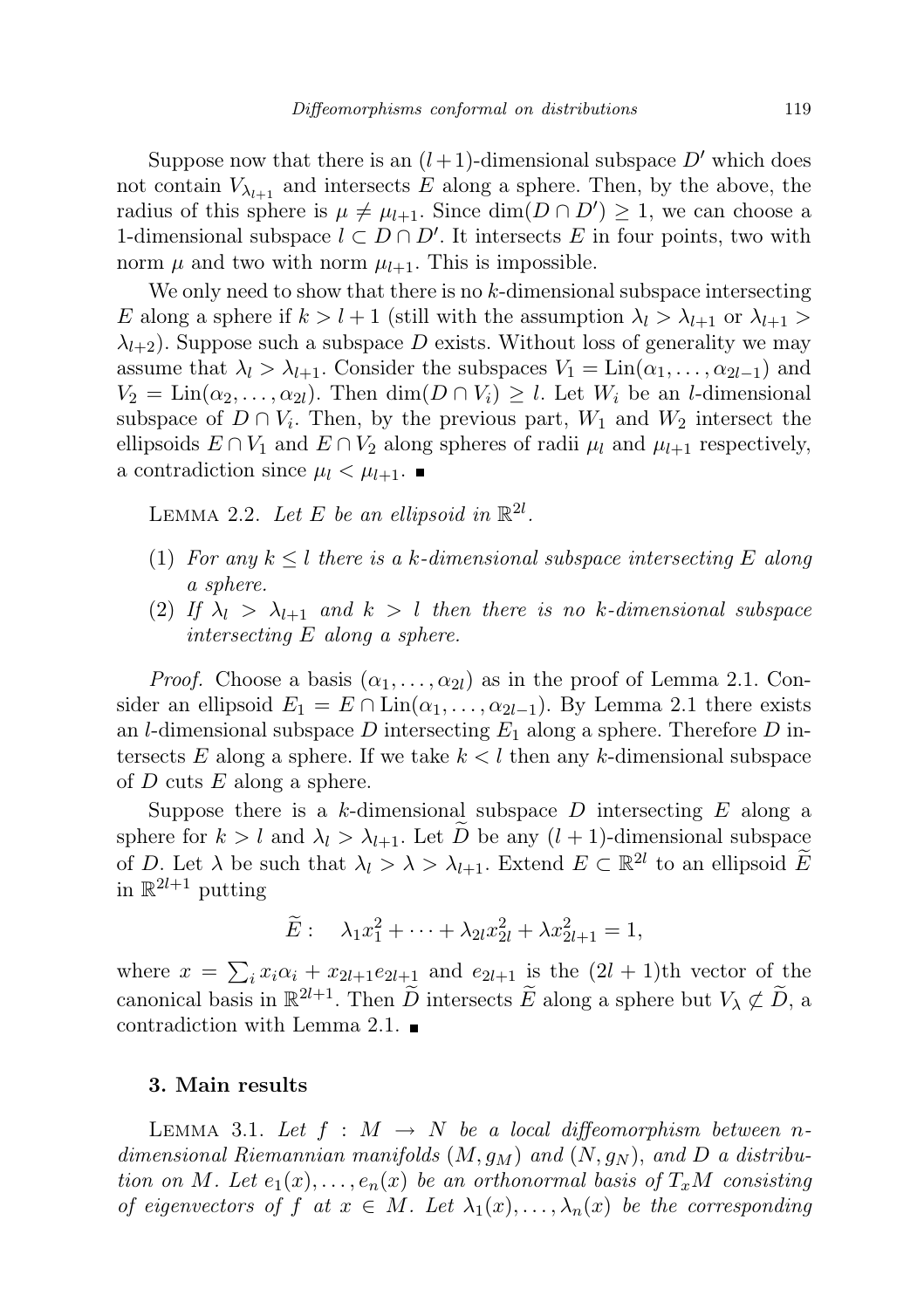120 K. Niedziałomski

eigenvalues. Then for every  $x \in M$ ,  $D_x$  intersects the ellipsoid

$$
E_x = \left\{ \sum_i X_i e_i(x) : \sum_i \lambda_i(x) X_i^2 = 1 \right\} \subset T_x M
$$

along a sphere if and only if f is conformal on D.

*Proof.* Let 
$$
X \in E_x
$$
,  $X = \sum_i X_i e_i(x)$ . Then  
\n
$$
|df_x X|_N^2 = g_M(S_x X, X) = \sum_{i,j} X_i X_j g_M(S_x e_i(x), e_j(x)) = \sum_i \lambda_i X_i^2 = 1,
$$

where  $S_x = (df_x)^* df_x$  and  $|\cdot|_N$  denotes the norm in the metric  $g_N$ . Therefore  $df_x(E_x) = \mathbb{S}$ , where  $\mathbb{S} \subset T_{f(x)}N$  is the unit sphere. If f is conformal on D, then  $D_x \cap E_x$  is a sphere since its image  $df_x(D_x) \cap \mathbb{S}$  is a sphere. Conversely, if  $D_x \cap E_x$  is a sphere, then  $df_x(D_x \cap E_x) = df_x(D_x) \cap \mathbb{S}$  is a sphere. Thus f is conformal on  $D$ .

THEOREM 3.2. Let  $f : M \to N$  be a local diffeomorphism between ndimensional Riemannian manifolds, and  $\lambda_1 \geq \cdots \geq \lambda_n$  the eigenvalues of f. Let  $x \in M$ . Assume that  $\lambda_l(x) > \lambda_{l+1}(x)$  or  $\lambda_{l+1}(x) > \lambda_{l+2}(x)$  if  $n = 2l+1$ and  $\lambda_l(x) > \lambda_{l+1}(x)$  if  $n = 2l$ . Then for any  $k \in \mathbb{N}$  satisfying dim  $M < 2k-1$ there is no k-dimensional distribution  $D$  in any neighbourhood of x such that f is conformal on D.

*Proof.* Follows from Lemmas 2.1, 2.2 and 3.1.

THEOREM 3.3. Let  $f : M \to N$  be a local diffeomorphism between Riemannian manifolds. Assume that f has distinct eigenvalues. Then there exists locally a k-dimensional distribution D such that f is conformal on D if and only if  $k \leq (\dim M + 1)/2$ .

*Proof.* Nonexistence for  $k > (\dim M + 1)/2$  follows from Theorem 3.2. Let  $n = \dim M$  and  $k \leq (n+1)/2$ . Let  $\lambda_1(x) > \cdots > \lambda_n(x) > 0$  be the eigenvalues of f at  $x \in M$ . Since f has globally distinct eigenvalues, the functions  $\lambda_i$ ,  $i = 1, \ldots, n$ , are smooth. Fix  $x_0 \in M$ . Let  $(X_1, \ldots, X_n)$ be an orthonormal basis in a neighbourhood U of  $x_0$  such that  $X_i(x)$  is an eigenvector of f at x corresponding to the eigenvalue  $\lambda_i(x)$ ,  $x \in U$ ,  $i = 1, \ldots, n$ . If dim  $M = 2l + 1$  put

$$
Y_i = \sqrt{\lambda_i - \lambda_{l+1}} X_i - \sqrt{\lambda_{l+1} - \lambda_{l+1+i}} X_{l+1+i}, \quad i = 1, \ldots, l,
$$

while if dim  $M = 2l$  put

$$
Z_i = \sqrt{\lambda_i - \lambda_l} X_i - \sqrt{\lambda_l - \lambda_{l+i}} X_{l+i}, \quad i = 1, \dots, l-1.
$$

Define

$$
D = \begin{cases} \text{Lin}(Y_1, \dots, Y_{k-1}, X_{l+1}) & \text{if } \dim M = 2l+1, \\ \text{Lin}(Z_1, \dots, Z_{k-1}, X_l) & \text{if } \dim M = 2l. \end{cases}
$$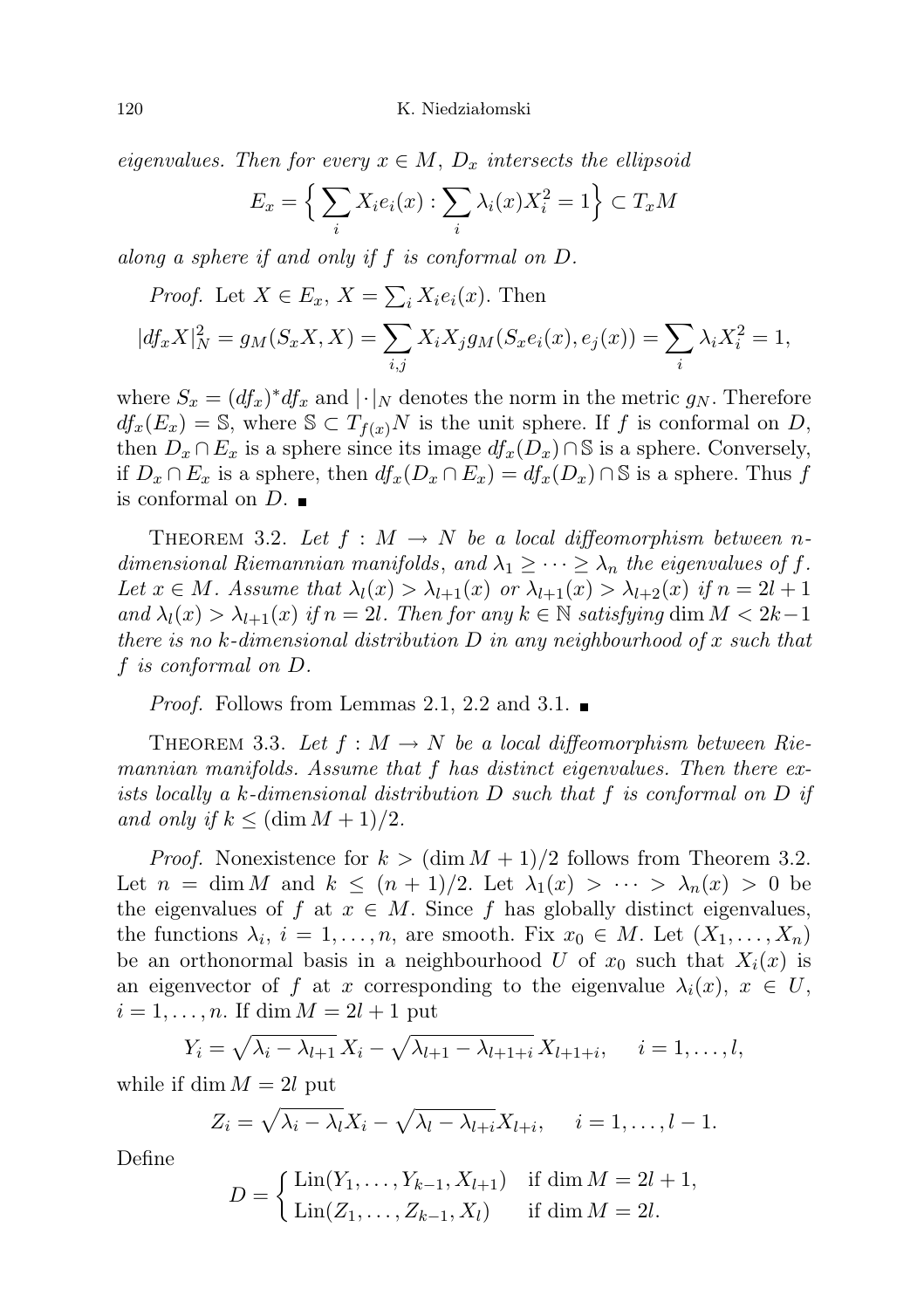Then  $D$  is a k-dimensional distribution on  $U$ . By the proof of Lemma 2.1 (definition of  $D_0$ ) and Lemma 3.1, f is conformal on D.

THEOREM 3.4. Let  $f : M \to N$  be a local diffeomorphism between Riemannian manifolds. Let  $D$  be a distribution on  $M$  such that  $f$  is conformal on D. Let  $V_{\lambda(x)}$  denote the eigenspace of f at  $x \in M$  corresponding to the coefficient of conformality  $\lambda(x)$ . Then

(4) 
$$
\dim V_{\lambda(x)} \ge 2 \dim D - \dim M, \quad x \in M.
$$

*Proof.* Let  $n = \dim M$  and  $k = \dim D$ . Fix  $x \in M$  and consider the notations from Lemma 3.1. Let  $\mu_i(x) = 1/\sqrt{\lambda_i(x)}$ . We divide the proof into two cases.

CASE 1:  $n = 2l + 1$ . If  $k \leq l$ , then

 $2 \dim D - \dim M \le 2l - (2l + 1) = -1,$ 

so (4) holds. If  $k \geq l+1$ , then dim  $D_x \cap D_i \geq 1$ ,  $i = 1, 2$ , where

$$
D_1 = \text{Lin}(e_1(x), \ldots, e_{l+1}(x)), \quad D_2 = \text{Lin}(e_{l+1}(x), \ldots, e_{2l+1}(x)).
$$

Let  $\mu = 1/\sqrt{\lambda(x)}$  be the radius of the sphere  $E_x \cap D_x$  (see Lemma 3.1). As  $D_x \cap D_1$  intersects  $E_x$  along a sphere of radius  $\leq \mu_{l+1}(x)$ , and  $D_x \cap D_2$ intersects  $E_x$  along a sphere of radius  $\geq \mu_{l+1}(x)$ , we get  $\mu = \mu_{l+1}(x)$ . Therefore  $\lambda_{l+1}(x) = \lambda(x)$  and dim  $V_{\lambda(x)} \geq 1$ . Moreover, for  $k = l + 1$ ,

$$
2\dim D - \dim M = 2(l+1) - (2l+1) = 1 \le \dim V_{\lambda(x)},
$$

so (4) holds.

Suppose now  $k > l + 1$ . Let

$$
p = k - l - 1 \ge 1.
$$

For  $i = 0, 1, \ldots, p$  define

$$
k_i = k - 2i, \quad l_i = l - i.
$$

Since  $k_i - l_i = p - i + 1$ ,

$$
k_i > l_i + 1
$$
,  $i = 0, 1, ..., p - 1$ ,  $k_p = l_p + 1$ .

By Lemma 2.1 ( $k_0 > l_0 + 1$ ) there is a 2-dimensional subspace  $V_0$  of  $V_{\lambda(x)}$ . Consider the ellipsoid  $E_x \cap V_0^{\perp}$  and the subspace  $D_x \cap V_0^{\perp}$ . We have

$$
\dim(T_x M \cap V_0^{\perp}) = 2l_1 + 1, \quad \dim(D_x \cap V_0^{\perp}) \ge k_1.
$$

We replace  $T_xM$  by  $T_xM \cap V_0^{\perp}$  and  $D_x$  by a  $k_1$ -dimensional subspace of  $D_x \cap V_0^{\perp}$  and continue the process (if  $k_1 > l_1 + 1$ ). In the *i*th step  $(k_i > l_i + 1)$ for  $i < p$ ) we take a 2-dimensional subspace  $V_i$  of  $V_{\lambda(x)} \cap (V_0 \oplus \cdots \oplus V_{i-1})^{\perp}$ .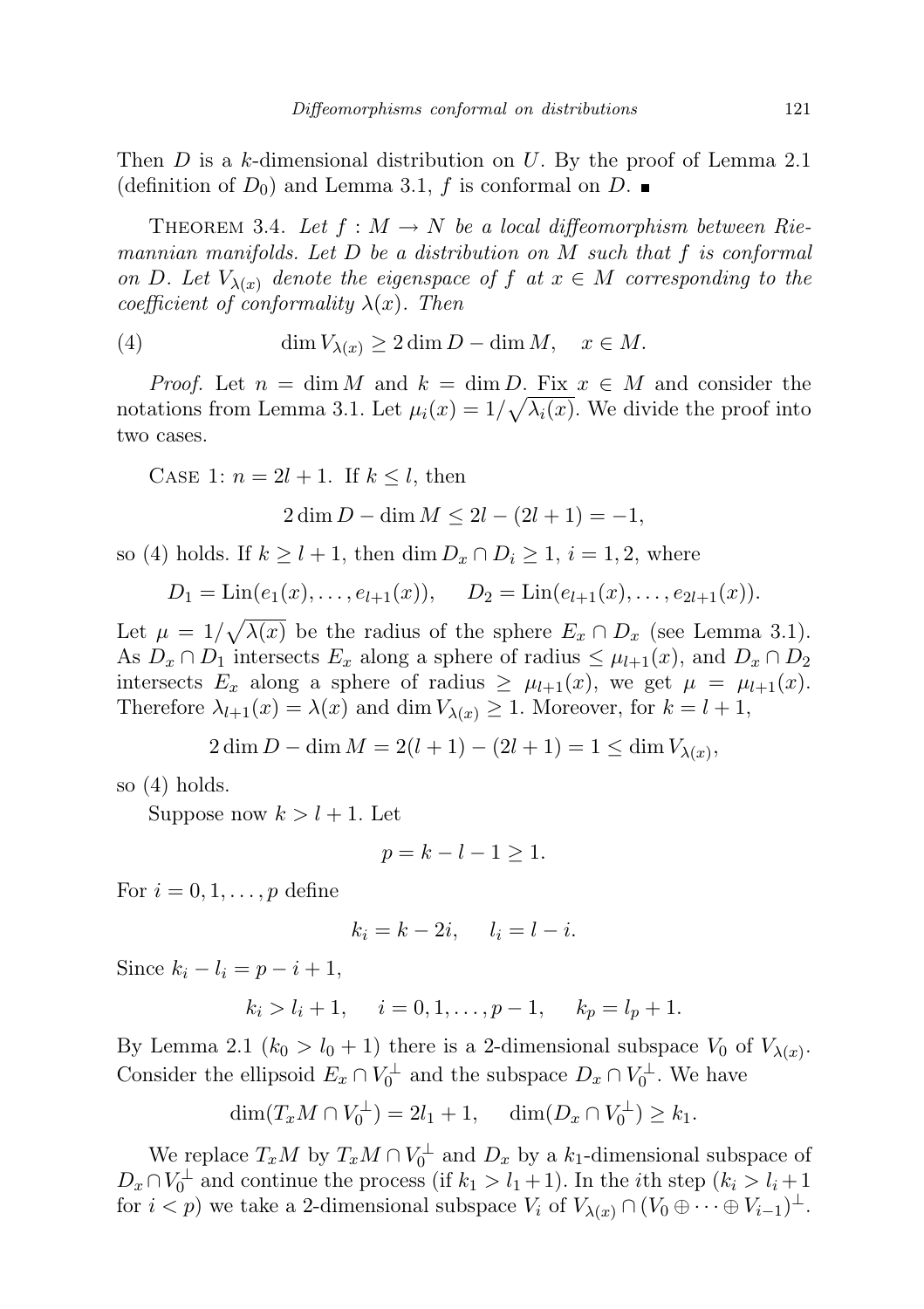Thus we have

$$
V_0 \oplus \cdots \oplus V_{p-1} \subset V_{\lambda(x)},
$$
  
\n
$$
\dim(T_x M \cap (V_0 \oplus \cdots \oplus V_{p-1})^{\perp}) = 2l_p + 1,
$$
  
\n
$$
\dim(E_x \cap (V_0 \oplus \cdots \oplus V_{p-1})^{\perp}) \ge k_p.
$$

By the part of the proof for  $k \geq l + 1$  we conclude that  $\dim(V_{\lambda(x)} \cap (V_0 \oplus V_0))$  $\cdots \oplus V_{p-1})^{\perp}$  > 1. Therefore

$$
\dim V_{\lambda(x)} \ge \dim (V_0 \oplus \cdots \oplus V_{p-1}) + 1 = 2p + 1
$$
  
= 2(k - l - 1) + 1 = 2k - (2l + 1)  
= 2 \dim D - \dim M.

CASE 2:  $n = 2l$ . It is analogous to the previous one. If  $k \leq l$ , then

$$
2\dim D - \dim M \le 2l - 2l = 0 \le \dim V_{\lambda(x)},
$$

so (4) holds. Assume  $k > l$ . As before, we show that  $\lambda(x) = \lambda_l(x) = \lambda_{l+1}(x)$ . Put  $p = k - l$  and define

$$
k_i = k - 2i
$$
,  $l_i = l - i$ ,  $i = 0, 1, ..., p$ .

Since  $k_i - l_i = p - i$ , we get  $k_i > l_i$  for  $i = 0, 1, \ldots, p - 1$  and  $k_p = l_p$ . By Lemma 2.2 ( $k_0 > l_0$ ) there is a 2-dimensional subspace  $V_0$  of  $V_{\lambda(x)}$ . In the *i*th step  $(k_i > l_i)$  we find a 2-dimensional subspace  $V_i$  of  $V_{\lambda(x)} \cap (V_0 \oplus \cdots \oplus V_{i-1})^{\perp}$ . Thus

$$
V_0\oplus\cdots\oplus V_{p-1}\subset V_{\lambda(x)},
$$

so

$$
\dim V_{\lambda(x)} \ge 2p = 2(k - l) = 2\dim D - \dim M. \blacksquare
$$

# 4. Examples

EXAMPLE 4.1. Consider the *n*-dimensional torus  $T^n = \mathbb{R}^n / \mathbb{Z}^n$ ,  $n > 3$ . Let  $A \in SL_n(\mathbb{Z})$ . Assume each of the matrices A and  $A^{\top}A$  has n distinct eigenvalues. For example, one may set

$$
A = \begin{bmatrix} M_1 & 0 \\ & \ddots & \\ 0 & M_l \end{bmatrix} \quad \text{if } n = 2l
$$

and

$$
A = \begin{bmatrix} 1 & & & 0 \\ & M_1 & & \\ & & \ddots & \\ 0 & & & M_l \end{bmatrix} \quad \text{if } n = 2l + 1,
$$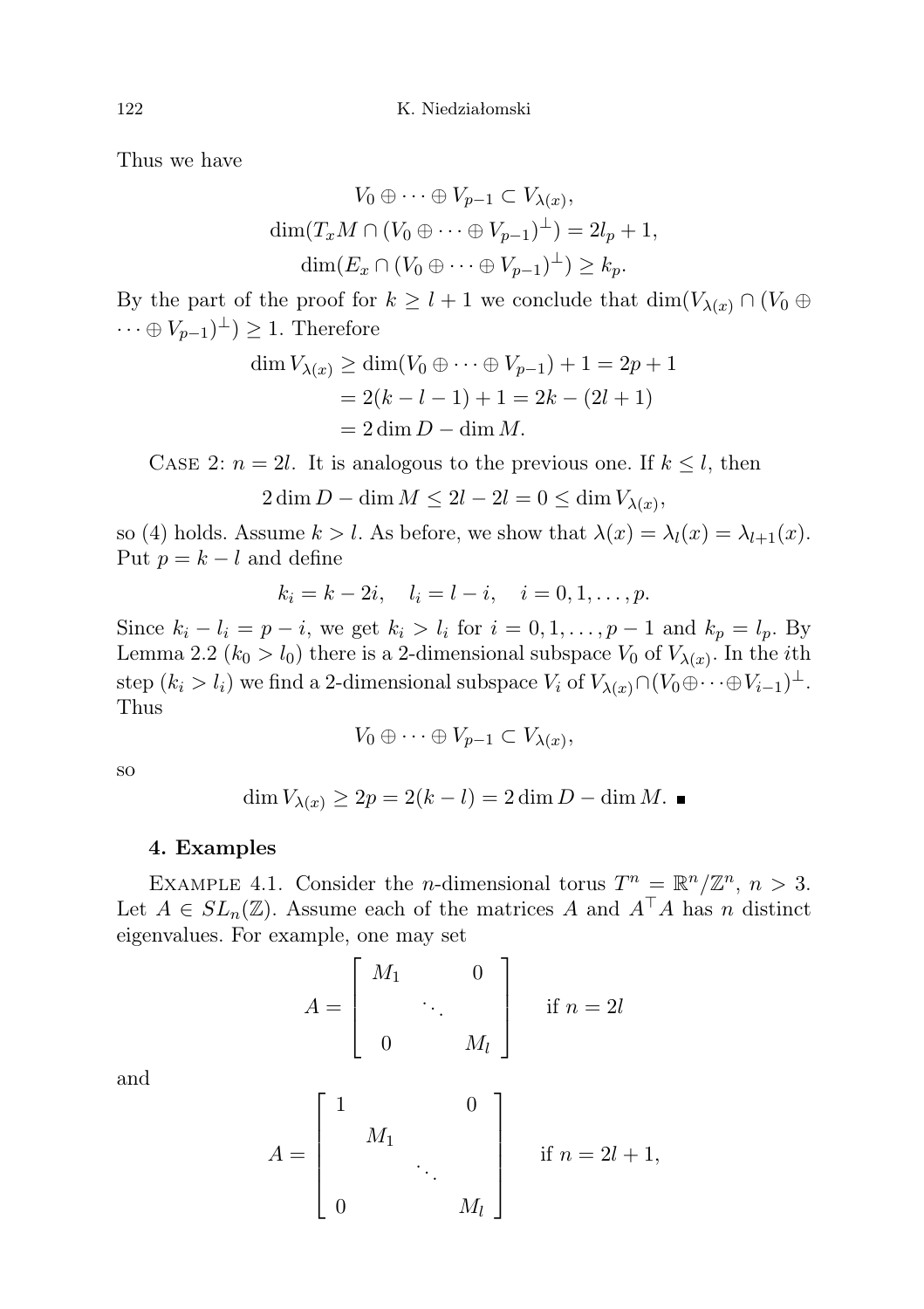where

$$
M_i = \begin{bmatrix} 1 & 1 \\ a_i - 1 & a_i \end{bmatrix}, \quad a_i \notin \{-3, -2, -1, 0, 1\}, \quad a_i \neq a_j \text{ for } i \neq j.
$$

Since  $A(\mathbb{Z}^n) = \mathbb{Z}^n$ , A induces a diffeomorphism  $A': T^n \to T^n$ . Let  $\pi : \mathbb{R}^n$  $\rightarrow T^n$  be the natural projection. Then  $A' \circ \pi = \pi \circ A$ . Therefore  $A'_* \circ \pi_* = \pi_* \circ A$ and  $(A'_*)^* \circ \pi_* = \pi_* \circ A^\top$ . Thus  $S = (A'_*)^* A'_*$  satisfies

$$
S \circ \pi_* = \pi_* \circ (A^{\top} A),
$$

so S has n distinct eigenvalues. If  $k > (n+1)/2$ , Theorem 3.3 implies A' is not conformal on  $D$  for any k-dimensional distribution  $D$  on  $T^n$ .

EXAMPLE 4.2. Consider Euclidean space  $\mathbb{R}^3$  and the diffeomorphism

$$
f(x_1, x_2, x_3) = (x_1, 2x_2, 3x_3),
$$
  $x = (x_1, x_2, x_3) \in \mathbb{R}^3.$ 

Then  $S_x = df(x)^\top df(x) = \text{diag}(1, 4, 9)$  has different eigenvalues. Let  $\mathcal F$  be Then  $S_x = af(x)$  and  $df(x) = \text{diag}(1, 4, 9)$  has different eigenvalues. Let  $\mathcal F$  be the family of planes perpendicular to  $N = (\sqrt{3}, 0, -\sqrt{5})$ . Thus  $\mathcal F = \{L_t\}_t$  is a 2-dimensional foliation on  $\mathbb{R}^3$ , where

$$
L_t = \text{Lin}((\sqrt{5}, 0, \sqrt{3}), (0, 1, 0)) + tN.
$$

Moreover,

$$
|df(x)(\sqrt{5}\alpha, \beta, \sqrt{3}\alpha)|^2 = 4(8\alpha^2 + \beta^2) = 4|(\sqrt{5}\alpha, \beta, \sqrt{3}\alpha)|^2.
$$

Thus for every t, the map  $f: L_t \to f(L_t)$  is conformal. We see that F is determined by the distribution  $D_0$  from the proof of Lemma 2.1. Therefore, using  $D_0$  and the arguments in the proof of Theorem 3.3, we can easily generalize this example to  $\mathbb{R}^n$  and foliations by k-planes, provided that  $k \leq$  $(n+1)/2$ .

Acknowledgments. The author wishes to thank Professor Paweł Walczak for helpful discussions.

#### References

- [1] K. Borsuk, Higher-dimensional Analytic Geometry, PWN, Warszawa, 1964 (in Polish).
- [2] D. DeTurck and D. Yang, Existence of elastic deformations with prescribed principal strains and triply orthogonal systems, Duke Math. J. 51 (1984), 243–260.
- [3] K. Niedziałomski, On leafwise conformal diffeomorphisms, preprint, 2008, arXiv: 0812.1378.
- [4] A. Pierzchalski, Quasiconformality of pseudoconformal transformations and deformations of hypersurfaces in  $\mathbb{C}^{n+1}$ , Math. Scand. 59 (1986), 223-234.
- [5] S. Tanno, Partially conformal transformations with respect to  $(m-1)$ -dimensional distributions of m-dimensional Riemannian manifolds, Tohoku Math. J. 17 (1965), 358–409.